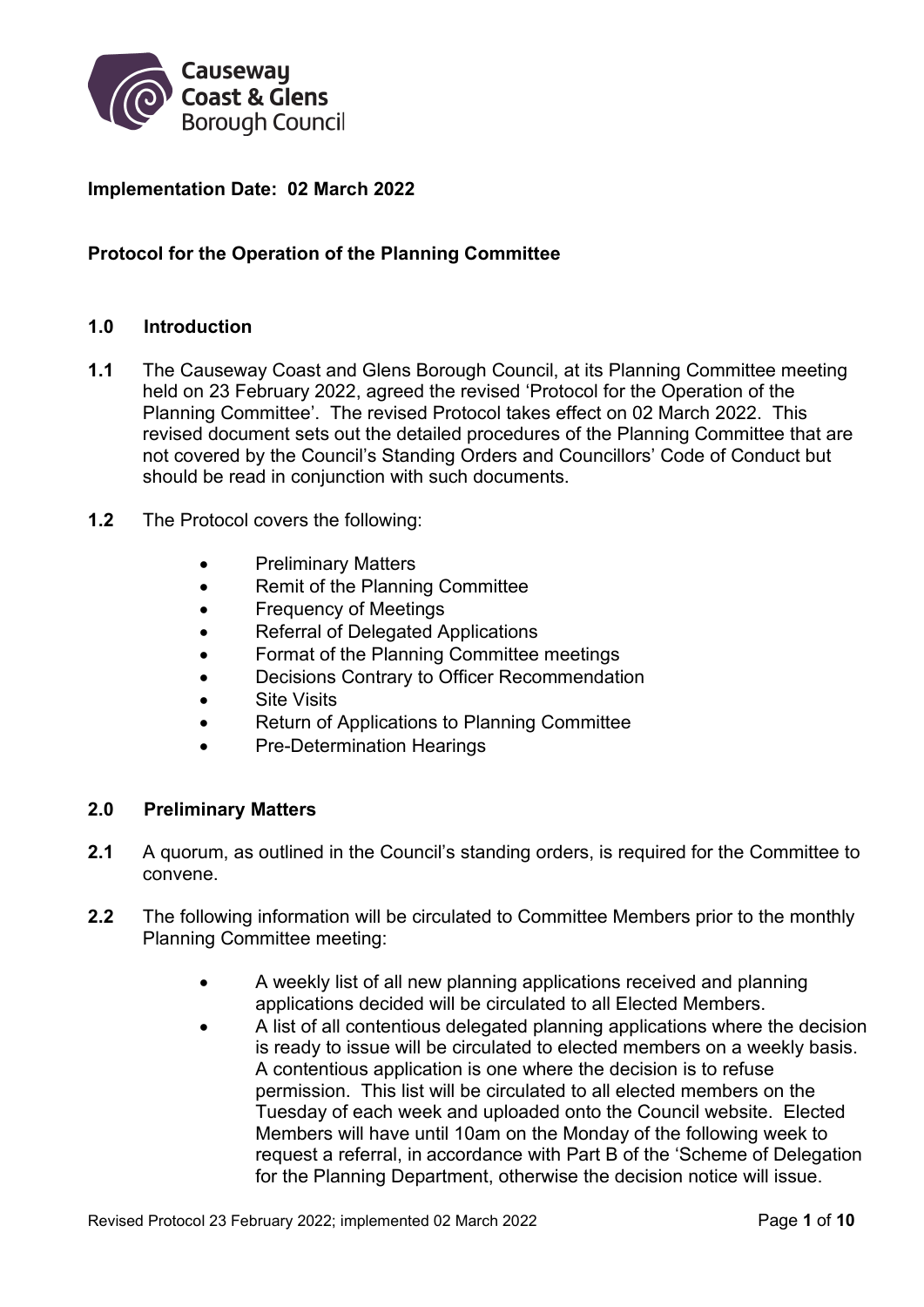- A summary report of performance in the processing of planning applications will be presented to Committee on a quarterly basis.
- All Committee Members will normally be sent the agenda in advance of the meeting with a report on each planning application to be considered at the meeting by the Committee.
- Members of the public must not circulate information directly to Members of the Planning Committee. Members of the Planning Committee are not permitted to advocate for or against or lobby for or against any matter before the Planning Committee when they are determining such matter. This information will only be considered if submitted directly to the Planning Department or via planning@causewaycoastandglens.gov.uk
- Updated information received after the agenda has issued will be circulated to Members if such circumstance arises. The Planning Officer shall prepare an addendum report(s) to advise Members about the consideration of any updated information received since the agenda issued that is required to inform a decision. If the information is received after 10am on the Monday prior to the Committee meeting, the Officer will advise Members verbally in respect of same.
- Planning Committee meetings should normally be open to the public.
- Substitute Members shall not be permitted to deputise, unless agreed by both the Chair of the Committee and the Head of Planning, and only in exceptional circumstances.
- Legal representation may be in attendance at Committee.
- All members of Planning Committee must have taken the requisite training for either Member or Chair role before they can sit on the Committee.

## **3.0 Remit of the Planning Committee**

**3.1** Development Management

The main role of the Planning Committee is to consider applications made to Causeway Coast and Glens Borough Council as detailed in the adopted Scheme of Delegation and decide whether or not they should be approved. The decisions of the Planning Committee are taken under full delegated authority and will not go before full council for ratification.

#### **3.2** Development Plan

The Planning Committee's role in relation to the local development plan is to approve the Plan Strategy and Local Policies Plan before it is passed by resolution of the full Council. The Planning Committee should ensure that the local development plan, once adopted, is monitored annually and reviewed every 5 years, giving consideration as to whether there is a need to change the Plan Strategy or Local Policies Plan.

#### **3.3** Enforcement

The Planning Committee shall have an overview role of the enforcement function and officers shall prepare a quarterly report on the enforcement performance (number of cases opened, cases closed, notices issued and convictions obtained). The Planning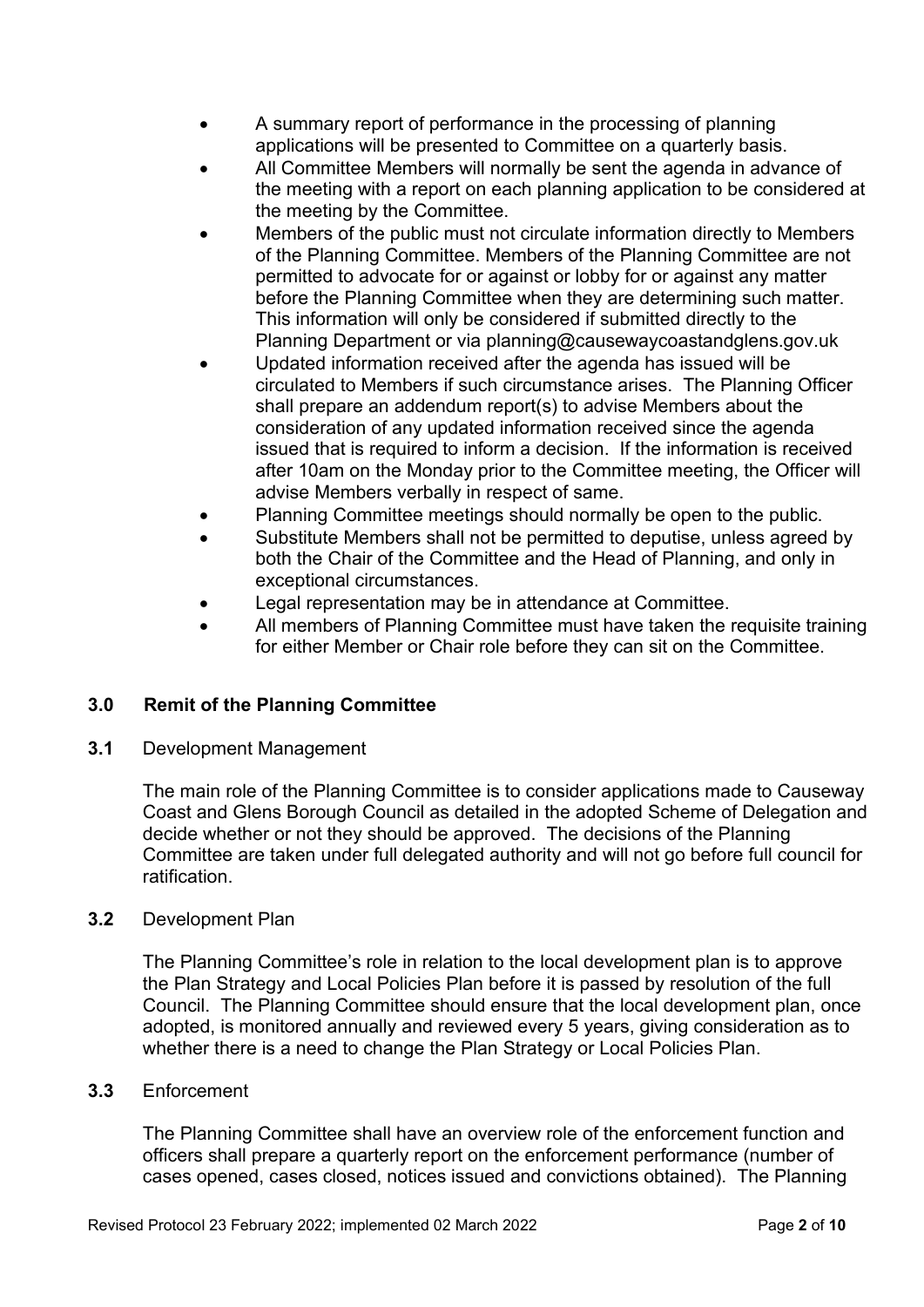Committee can request a report from officers on any enforcement matter but should not make a decision. Officers will exercise discretion when discussing sensitive enforcement matters at the Planning Committee to ensure possible future legal proceedings are not prejudiced.

## **4.0 Frequency of Planning Committees Meeting**

**4.1** The Planning Committee will normally meet at least once every calendar month. Additional meetings will be at the discretion of the Chair of the Committee with the consent of the Committee Members. No meeting will take place in the month of July. Meetings will conclude no later than 8pm unless otherwise agreed by Committee Members. Any items on the agenda that have not been considered at that time will be adjourned for consideration at a reconvened meeting.

## **5.0 Referral of Delegated Applications to Planning Committee**

**5.1** The Scheme of Delegation, approved at the Planning Committee meeting held 26 February 2020 and agreed with the Department for Infrastructure on 30 March 2020, taking effect from 01 May 2020, includes a procedure which allows for Elected Members and Head of Planning to request that the Planning Committee determines an application rather than it being delegated to Officers. Members of the public will not be able to directly request this procedure. Any referral by an Elected Member of Council's Planning Committee must be based on clearly specified planning grounds. The request should be emailed to planning@causewaycoastandglens.gov.uk prior to 10am on the Monday following the issuing of the contentious list. The planning reasons for the referral request will be considered by the Head of Planning or other authorised officer and the Chair of the Planning Committee and/or Vice-Chair following the deadline for receipt of requests. Only those applications that are considered to have sound planning reasons will be agreed to be determined by the Planning Committee. The Elected Member will be advised of the decision on the referral request.

## **6.0 Format of Planning Committee Meetings**

- **6.1** The Committee meetings will be conducted following the below format:
	- Notice of Meeting
	- Apologies
	- Declaration of Interests
	- Approval of minutes of the previous meeting
	- Requests for deferral for site visit
	- Order of Items and Confirmation of Registered Speakers
	- Schedule of Planning Applications
	- Reports for Determination and Noting
	- **Correspondence**
	- In Committee Items including Legal issues
	- AORB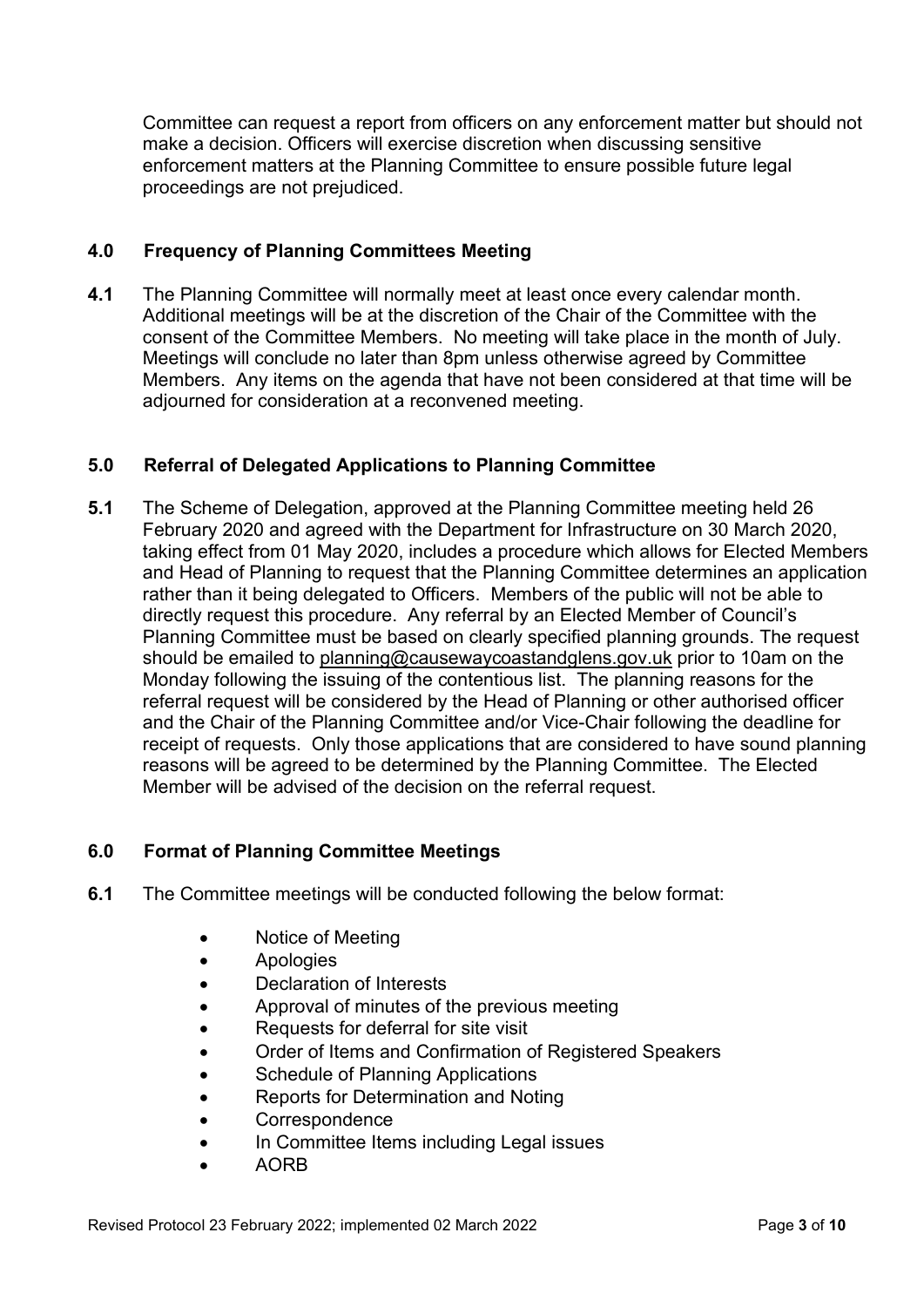#### **6.2** Declaration of Interests

Members will be required to declare any direct or indirect pecuniary interests or any significant private or personal non-pecuniary interest they have on the agenda items. Members cannot speak or vote on a matter where they have a pecuniary or nonpecuniary interest. Members are required to remove themselves from the Chamber while the Members of the Planning Committee discuss the matter and vote on such. The Member(s) will only be invited back into the Chamber to speak on the application if they have registered to do so in accordance with the rules and must leave again thereafter. Otherwise they must remain outside of the Chamber until invited back prior to consideration of the next agenda item.

## **6.3** The following procedures will apply for each application:

- (i) **Introduction of planning application by the planning officers** *The planning officer presents the application and makes a recommendation on whether the application should be approved, approved with conditions or refused. Plans and photographs may be shown to demonstrate the proposals. Officers can address any issues raised during the course of representations from any deputation and the Committee may seek clarification from officers.*
- **(ii) Elected Members Questions to Planning Officer**  *Members can ask points of clarification from the Officer*

## **(iii) Representations – Objector(s)**

*The Chair will welcome the speaker, including a reminder to keep to planning issues and the allocated time.* 

*The total time allowed for representations from objectors will be a maximum of 5 minutes. Therefore if 2 objectors or more wish to address the Committee the 5 minutes will be split between those speakers. The Chair will ask speakers if they have agreed the allocation of the speaking time. If no agreement is reached, the time will be allocated equally against each speaker. A spokesperson for the objectors may address the Committee on behalf of all objectors. The Chair of the Committee may decide on the day of the meeting to extend the time allowed due to unusual or exceptional circumstances. The maximum time allowed will be an additional 3 minutes.* 

*Speakers are not permitted to display information or circulate documentation at the meeting to Members.* 

- **(iv) Elected Members Questions to Objector(s)**  *Elected Members can ask points of clarification/fact from the objector(s).*
- **(v) Representations on behalf of applicant applicant, agent and supporter**  *The Chair will welcome the speaker, including a reminder to keep to planning issues and the allocated time.*

*The total time allowed for representations from applicant, agent or supporter will be a maximum of 5 minutes. Therefore if applicant and a supporter(s) wish to*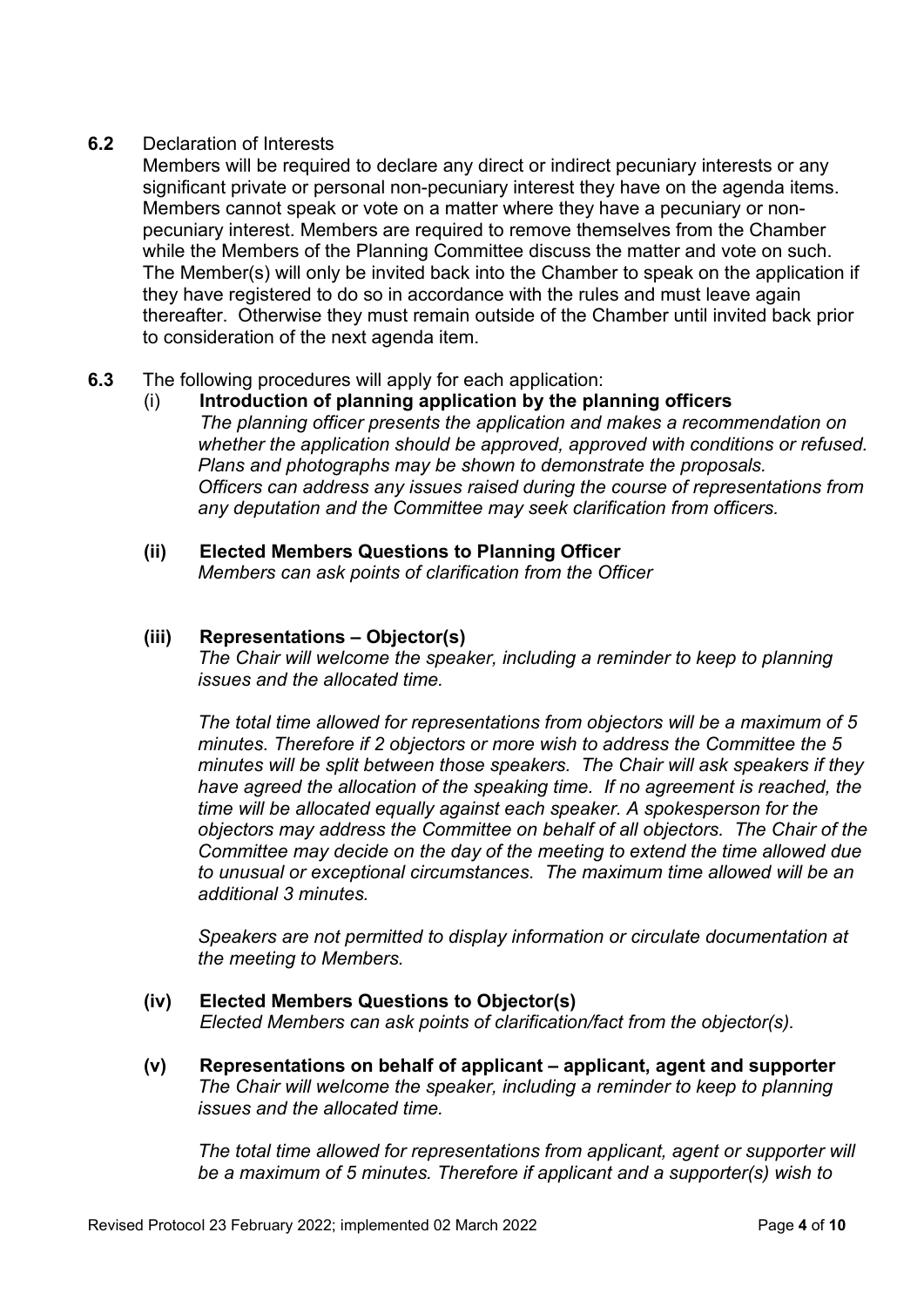*address the Committee the 5 minutes will be split between those speakers. The Chair will ask speakers if they have agreed the allocation of the speaking time. If no agreement is reached, the time will be allocated equally against each speaker. A spokesperson for the supporters may address the Committee on behalf of all supporters. The Chair of the Committee may decide on the day of the meeting to extend the time allowed due to unusual or exceptional circumstances. The maximum time allowed will be an additional 3 minutes.* 

*Speakers are not permitted to display information or circulate documentation at the meeting to Members.* 

- **(vi) Elected Members questions to applicant, agent or supporter**  *Elected Members can ask points of clarification/fact from the applicant, agent or supporter(s).*
- **(vii) Representation by Elected Members of Council, MLA and/or MP**  *The Chair will welcome the speaker, including a reminder to keep to planning issues and the allocated time.*

*The total time allowed for representations by Elected Members of Council, MLA and/or MP will be 5 minutes in support and in objection to an application. Therefore if 2 speakers or more wish to address the Committee one in support and one in objection to the application, they will each have 5 minutes. However, if 2 or more Elected Members wish to address the Committee in support of the application, or 2 or more in objection to the application, the 5 minutes will be split between those speakers. The Chair will ask speakers if they have agreed the allocation of the speaking time. If no agreement is reached, the time will be allocated equally against each speaker. The Chair of the Committee may decide on the day of the meeting to extend the time allowed due to unusual or exceptional circumstances. The maximum time allowed will be an additional 3 minutes.* 

*Speakers are not permitted to display information or circulate documentation at the meeting to Members.* 

#### **(viii) Planning Officer's and Consultee comments**

*Officer(s) and Consultee representatives can clarify points raised by those who made representations to the Committee and answer any further points of clarification from Members.* 

**(ix) Elected Members' debate including advice from Officers** 

*Elected Members debate on the planning issue with the aim of having a constructive discussion on the merits of the planning application.* 

# **(x) Elected Members' decision**

*The Chair should ask the Committee if it is ready to vote on the application and provide a reminder of the proposal.*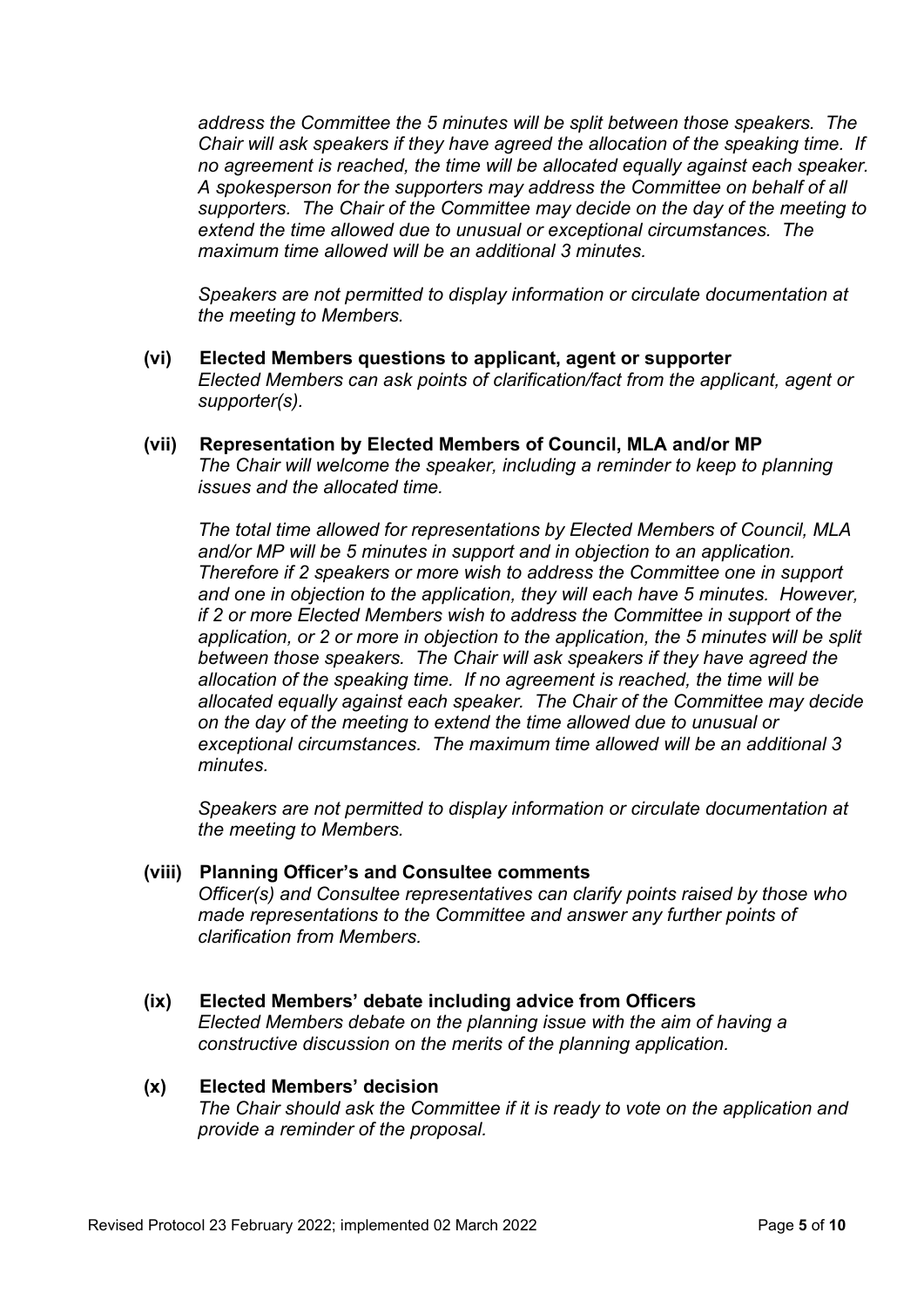*An Officer, and/or Legal Adviser may advise Members on the implication of the vote in either direction.* 

*A Member must make a proposal and this must be seconded by another Member before a vote can be taken. The Chair has the casting vote.* 

*Members can defer consideration of an application to a subsequent meeting for further information, further negotiations or a site visit. The Member proposing the deferral must provide clear planning reasons as to why a deferral is necessary. A proposal for a deferral must be seconded by another Member before being voted on. Consideration of an application should generally only be deferred once.* 

*Members can add conditions to an approval decision or add reasons for refusal to a refusal decision but they cannot amend the application by condition (for example amend the layout or reduce the number of units). Any additional conditions or reasons for refusal must be proposed and seconded before being voted on by Members. Members should be aware of the legal tests for conditions as these can be appealed to the Planning Appeals Commission and challenged through the courts – they should be necessary, enforceable, reasonable and relevant to planning and the development under consideration. The Planning Officer and/or Legal Adviser can provide advice as appropriate and necessary.* 

*The planning reasons for any decision which is made contrary to the Planning Officers' recommendation will be formally recorded in the minutes and a copy placed on file.* 

#### **6.4 Speaking Rights**

All parties wishing to address the Committee on a planning application must register their wish to do so with the Planning Department either in writing to Planning Department, Cloonavin, 66 Portstewart Road, Coleraine BT52 1EY or by emailing planning@causewaycoastandglens.gov.uk.

All requests to address the Committee on a planning application must be received by **10am on the Monday immediately prior to the Planning Committee meeting** and must provide their name, whether they are speaking in support or objecting to the application and the planning reference number of the application on which they wish to speak. Only those registered to speak within the timeframe will be allowed to address the Committee either to speak or answer questions.

If the speaker is a Planning Committee Member they can remain in the public gallery during the presentation of the application by the officer and listen to the speakers, however they must leave the Chamber during Members' debate, discussion and voting as to that item.

On occasion where the consideration of an application is deferred by Members to a subsequent Committee meeting, those who have previously registered to speak on that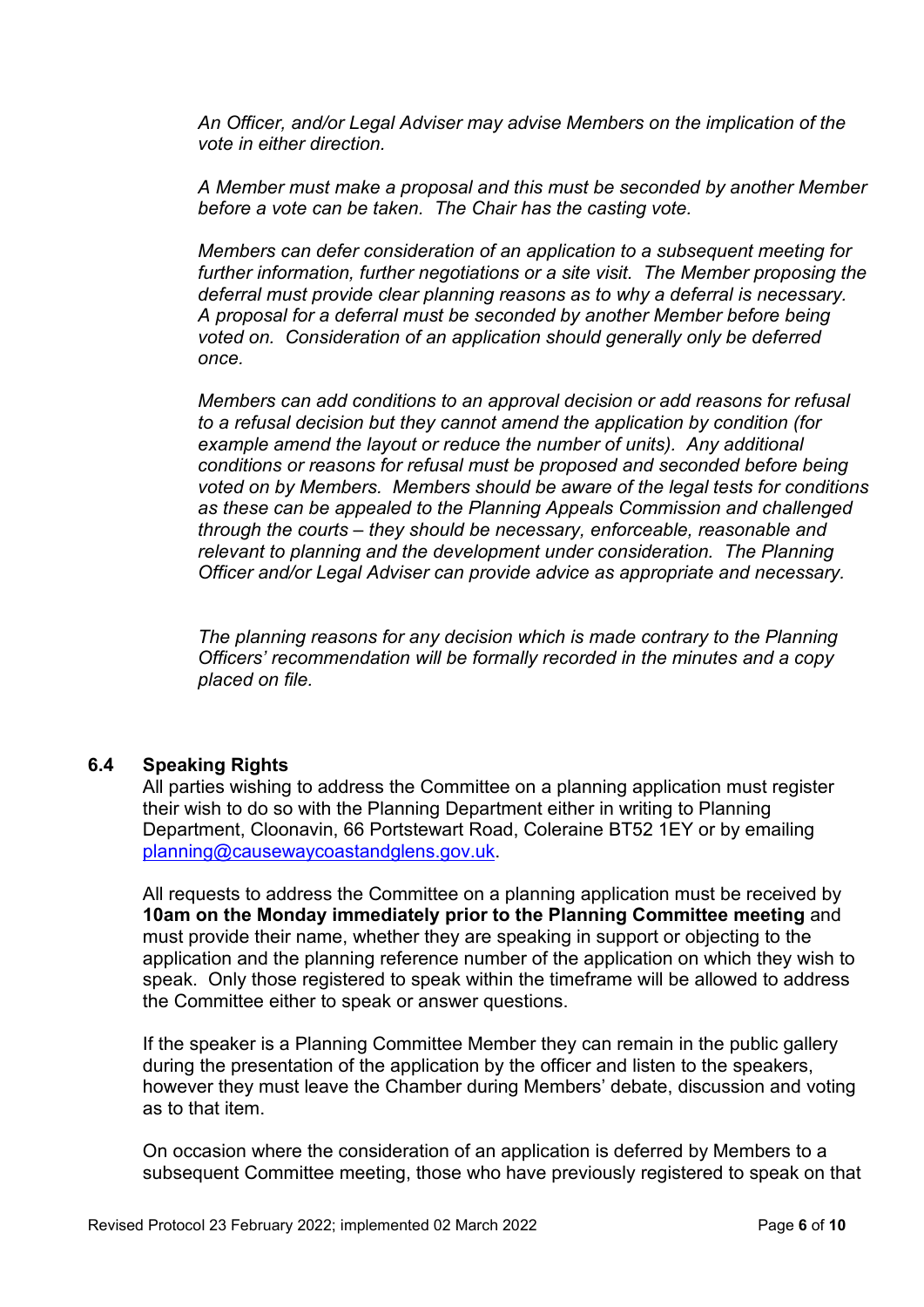application will be allowed to address the Committee at the subsequent meeting without the need to register to speak again. Those who did not register to speak when the application was previously before Committee for determine cannot register to speak at any subsequent meeting that the application is being determined at.

Speakers will not be permitted to circulate papers to members at the Committee meeting. Members of the Planning Committee are not permitted to advocate for or against or lobby for or against any matter before the Planning Committee when they are determining such matter.

- **6.5** The Chairperson may:
	- (a) Suspend the public's right to speak if he/she considers it necessary to maintain order at the meeting; or,
	- (b) Vary the order of representations if he/she feels that it is convenient and necessary and will assist the Committee in dealing with the matter provided that it will not cause prejudice to the parties concerned or the administration of the application.
	- (c) Vary the order of applications if he/she feels that it is convenient and necessary and will assist the Committee in dealing with the matter provided it will not cause prejudice to the parties concerned or the administration of the application.
- **6.6** In lieu of speaking, Council Members and members of the public may submit representations in writing for consideration by the Committee. Written representations must be received by the Planning Department or via email at planning@causewaycoastandglens.gov.uk by **10am on the Monday** prior to the Planning Committee meeting and will be reported to the Committee via an Addendum Report. Representations in lieu of speaking received after this time will not be accepted.
- **6.7** An application scheduled for determination at the Planning Committee will not be withdrawn from the schedule due to failure of interested parties to register their request to speak within the above specified timeframe.
- **6.8** An application may be withdrawn from the schedule at the Chair's discretion and only in exceptional circumstances. Verification of the exceptional circumstances must be submitted via planning@causewaycoastandglens.gov.uk by **12 noon on the Tuesday** prior to the Committee meeting for discussion with the Chair.

# **7.0 Decisions Contrary to Officer Recommendation**

- **7.1** On occasion, the Planning Committee may determine an application contrary to Planning Officers' recommendation. Where the Committee makes such a decision it must be based on sound, clear and logical planning reasons, linked to the development plan, relevant planning policy and material considerations. Such reasons must be fully explained and clearly articulated prior to Members voting on the proposal.
- **7.2** Planning Officer(s) and/or Legal Adviser(s) will have the opportunity to explain the implications of the Planning Committee's proposal to determine the application contrary to the Officers' recommendation prior to Members voting on the proposal.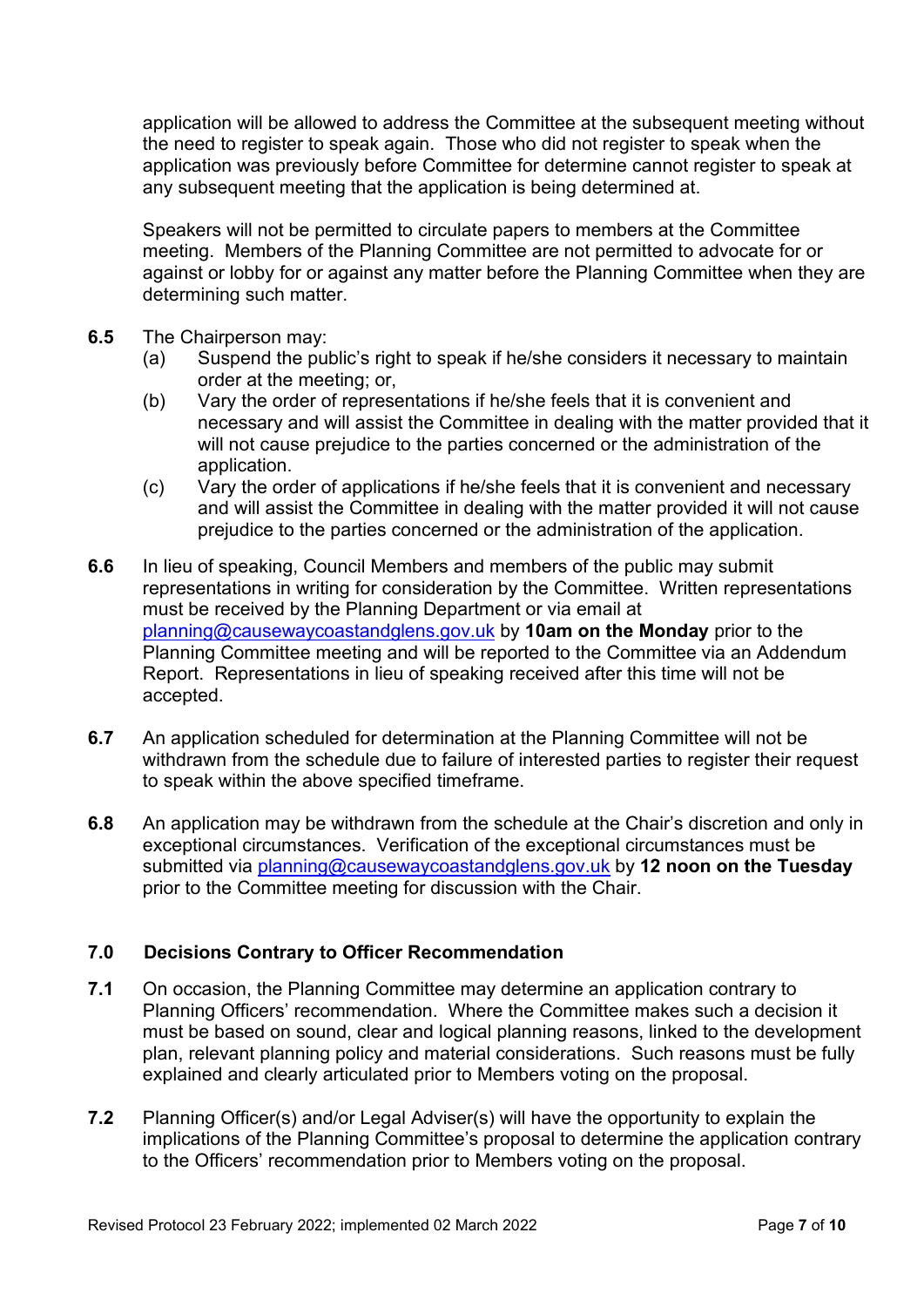- **7.3** Consideration will need to be given by the Members of the Planning Committee as to whether the decision and the reasons provided for such decision are adequate and capable of being defended at an appeal to the Planning Appeals Commission with the potential for award of costs against Council or defended if challenged through a judicial review.
- **7.4** The reasons for any decision which are made contrary to the Planning Officers' recommendation must be fully, formally and expressly recorded in the minutes and a copy placed on file. Committee Members are required to give reasons for a decision when such decision is contrary to the Planning Officers' recommendation. These reasons are likely to be adduced as evidence in the event of an appeal to the Planning Appeals Commission, in a judicial review or other legal proceedings and will be reviewed by such bodies. For that reason time and care is required to provide particularisation of reasons as appropriate to that decision and the context.

#### **8.0 Site Visits**

- **8.1** It is recognised that Members of the Planning Committee may need to visit a site to help them make a decision on a planning application. For example, the proposal may be difficult to visualise or the application is particularly contentious.
- **8.2** The Planning Committee will determine whether to defer the determination of an application for a site visit. The site visit will normally be scheduled to take place prior to the next scheduled Planning Committee meeting.
- **8.3** An officer of Council should contact the applicant / agent to arrange access to the site where necessary. Invitations will be limited to Members of the Planning Committee; Council Officers and consultees to the decision-making process.
- **8.4** Site visits are not an opportunity to lobby Elected Members or be used to seek to influence the outcome of a proposal prior to the Planning Committee meeting. There shall be no public speaking on site visits. Therefore, members of the public cannot attend site visits.
- **8.5** Elected Members should not carry out their own unaccompanied site visits as there may be issues relating to permission for access to land. Furthermore, they will not have the information provided by the Planning Officer, and, in some circumstances, it might lead to allegations of bias.
- **8.6** Attendance of site visits is optional but is generally encouraged. The Planning Officer shall record the date of the visit, attendees and any other relevant information in the form of a written report which should be presented to the Planning Committee Meeting at which the application is to be determined.

## **9.0 Applications Returned to Planning Committee**

**9.1** On occasion an application may be required to be returned to Planning Committee for further consideration, for example due to the deferral of the determination by Planning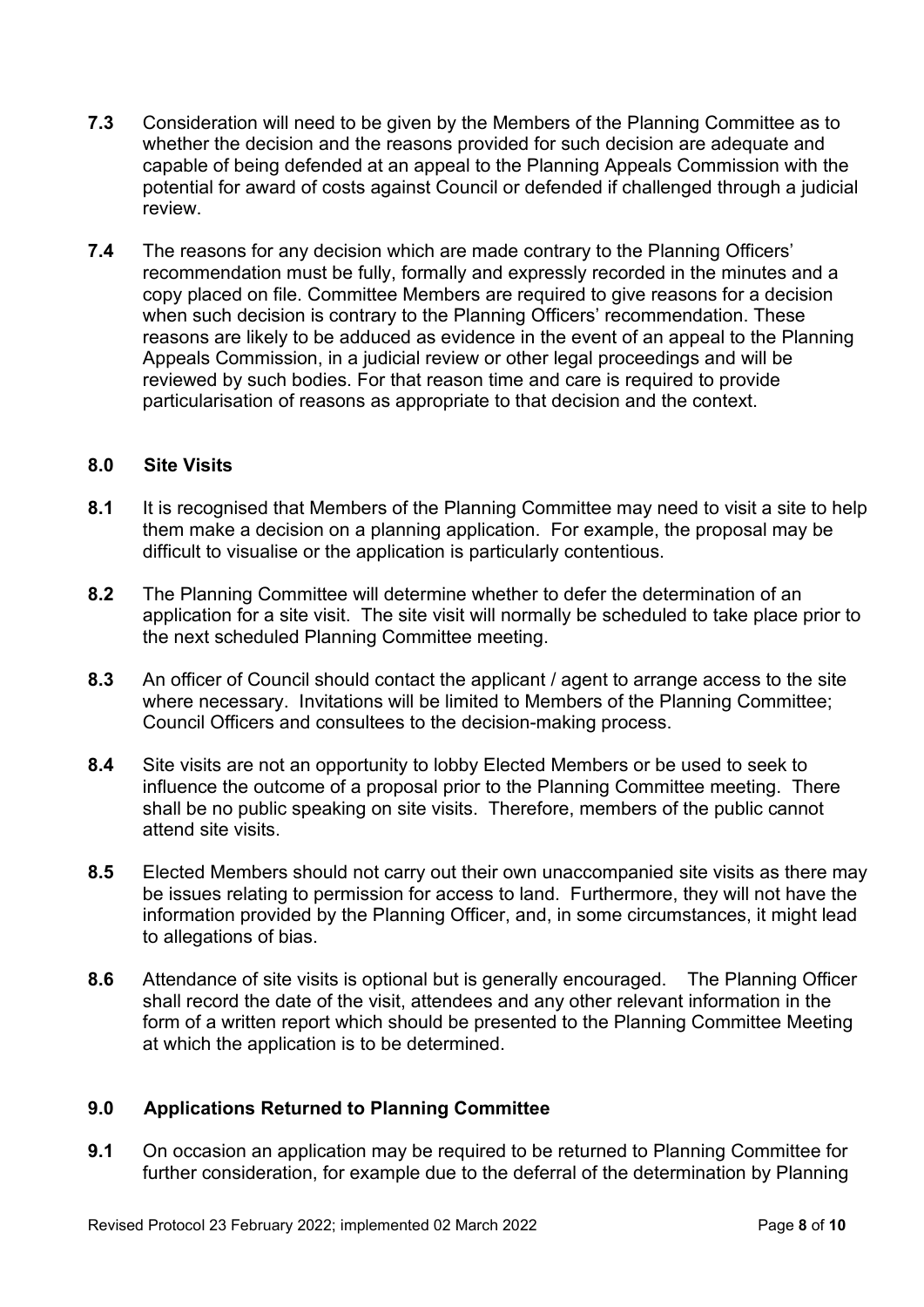Committee Members for the submission of further information/amendments, receipt of new material information.

- **9.2** The same procedures will apply to the consideration of a returned application as set out at paragraph 6.3 above. However, the focus of the presentation by the Planning Officer and speakers at the further meeting should generally be restricted to the new information received.
- **9.3** Any request for speaking rights by anyone who has not previously registered to speak at the time the application was previously addressed at the Planning Committee will not be accepted.

#### **10.0 Pre-Determination Hearings**

- **10.1** The Planning Committee has a mandatory requirement to hold Pre-Determination Hearings for those major applications which have been referred to the Department for 'call-in' consideration but have been returned to the Council for determination. The Planning Committee will be required to hold a Hearing prior to the application being determined. In addition, Council may also hold Pre-Determination Hearings, at their own discretion, where they consider it necessary, to take on board local community views, as well as those in support or against the proposed development.
- **10.2** The intention is to make the application process for major applications more inclusive and transparent by giving applicants and those who have submitted representations the opportunity to be heard by Council before it takes a decision.
- **10.3** It will be a matter for the Chair of the Planning Committee and Head of Planning to judge when a Pre-Determination Hearing is appropriate, taking account of the relevance of the objections in planning terms, the complexity of the application and level of preapplication community consultation.
- **10.4** When holding a Pre-Determination Hearing the procedures will be the same as the normal Planning Committee meetings. The Planning Officer will produce a report detailing the processing of the application to date and the planning issues to be considered. The number of individuals to speak on either side, time available etc will be agreed prior to the Hearing. If the Planning Committee decides to hold the Hearing on the same day as it wishes to determine the application, the Planning Officer's report should contain a recommendation. A power-point presentation as part of the speaking rights will be allowed at the Hearing.

## **11.0 Lobbying**

**11.1** Members of the public and their advisors are reminded that Members of the Planning Committee are not permitted to advocate for or against or lobby for or against a planning application, planning policy, enforcement action or any other matter before the Planning Committee when they are part of the committee dealing with such matter. Further, Members of the Planning Committee are not permitted to influence or pressure planning officials of the Council in relation to any planning matter. This is mandated by